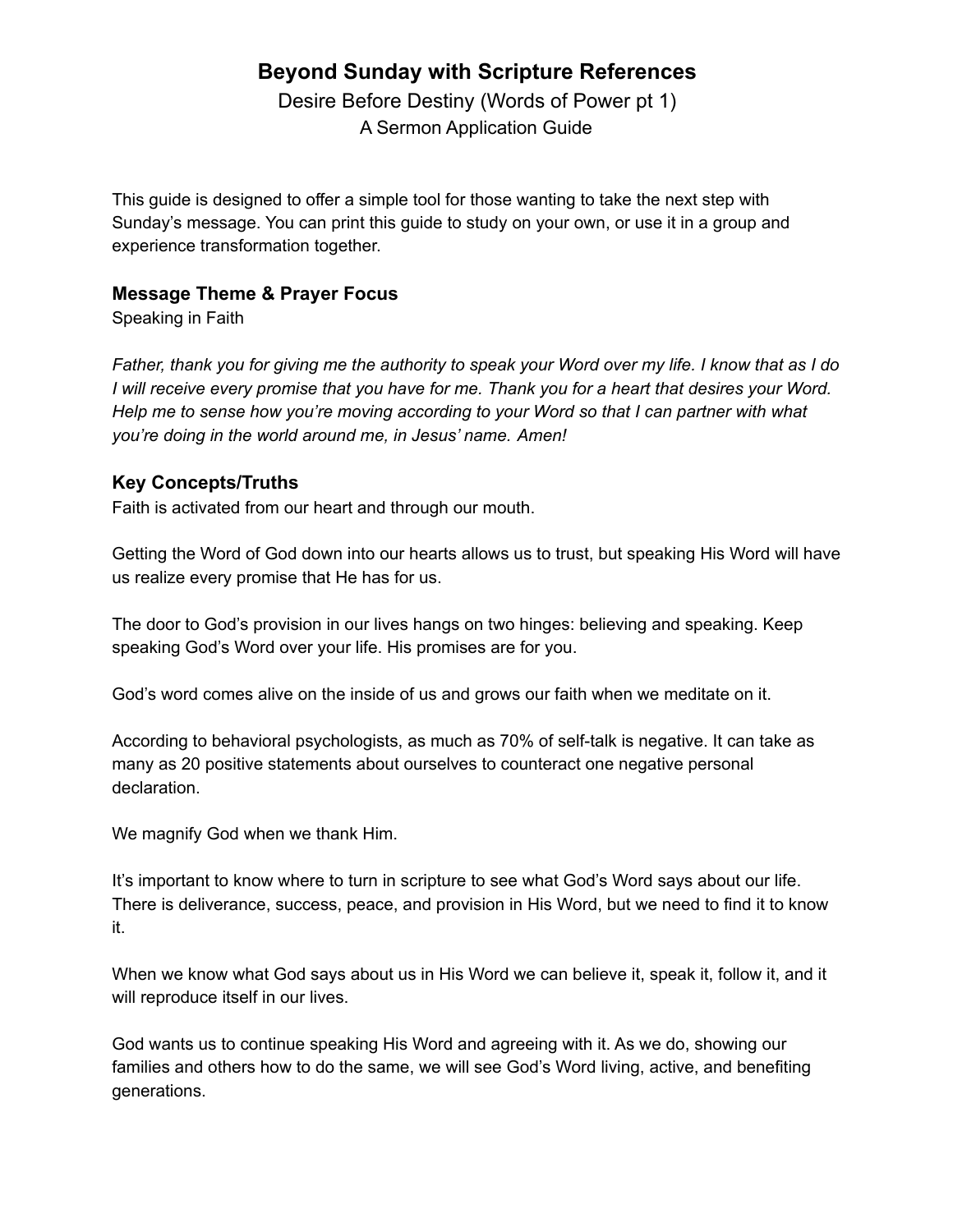As we spend time in God's Word and confessing it over our lives continually, that Word begins to burn inside our heart and comes alive. It changes the way we talk, our attitude, and how we live our lives.

Key Verses: Romans 10:8 • Luke 4:16-21 • 2 Corinthians 1:20 • Jeremiah 1:4-9 • Isaiah 57:19 • Isaiah 59:21 • Galatians 6:9 • Romans 4:20 • Psalm 69:30

**Which one truth do you already have evidence of in your life today? Ask the Lord for new ways to see even more of it for you and others around you. Write your answers out.**

**Which one truth is the most challenging or least existing in your life today? Why do you think this is? Ask the Lord if there are any beliefs or barriers that are keeping you from believing that particular truth. Write it out.**

## **Daily Application**

Starting is the hardest part of any new thing. Even when we can see clear steps laid out for us, starting down a new path or into a new routine can seem uncomfortable and there can be a fear that locks us in place. We long for great things yet, as humans, we instinctively crave the familiar.

How many times does that familiar routine keep us right where we are?

When we are feeling defeated, weak, broken, or empty, we don't have to stay in that mindset when we are in Christ! When we know what God says about us and the circumstances we face, we can speak His words over our lives and rest assured that He will provide all that we need.

Dedicate some time going through the declarations below and really speak them over your life.

If there is something else you find yourself facing, dig into what God says about it and just start speaking His same words. Though the hardest step is often the first step, God is with us even there in the beginning. He says that He will never leave us or even turn His heart away from us, and that is good news.

Find a verse here, or let the Holy Spirit lead you through a passage of scripture that He wants to. Meditate on it, simply begin repeating it back to Him, and declare it to yourself and over your life. God will make good on His promises to you.

#### **This Week's Declarations**

I speak God's Word over my life and I receive every promise that He has for me.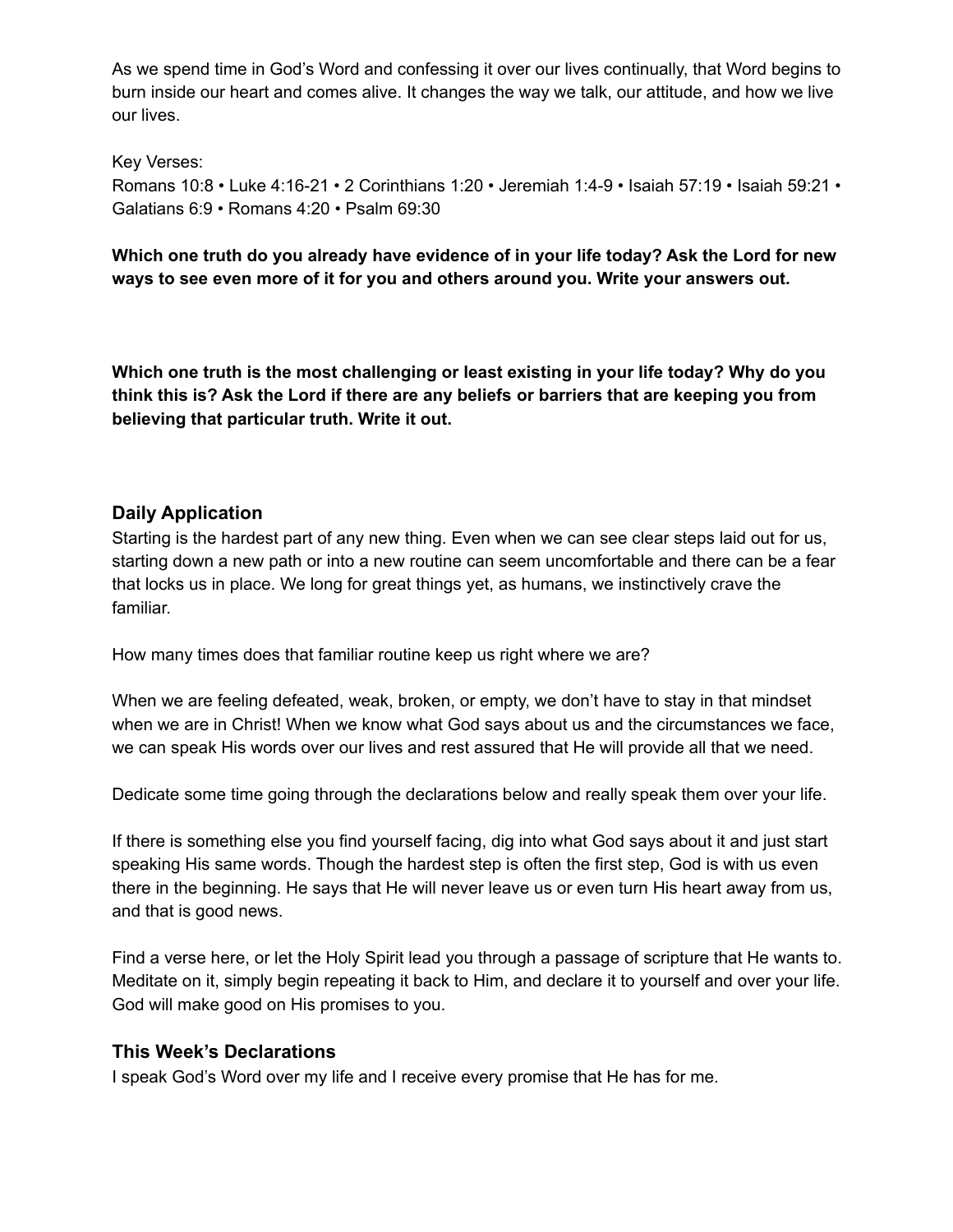God is giving me the desires of my heart and making all of my plans succeed as it says in Psalm 37:4-5.

God is supplying all my needs according to His riches and glory as it says in Philippians 4:19.

I trust in the Lord with all my heart, lean not on my own understanding, acknowledge Him in all my ways, and He is making my paths straight as it says in Proverbs 3:5-6.

I am strong in the Lord and in the power of His might as it says in Ephesians 6:10.

I bless the Lord, for He is good, and His mercies endure forever as it says in Psalm 136:1.

As I continue to confess God's Word, it burns hot inside my heart, it comes alive, and I will see it come to pass in Jesus' name!

#### **What's Next?**

Now it's time to write down anything that the Lord has spoken to you. Praise Him, Thank Him and ask the Holy Spirit to help you walk this out.

## **Scripture References Desire Before Destiny**

#### **Romans 10:8 NKJV**

But what does it say? "The word is near you, in your mouth and in your heart" (that is, the word of faith which we preach):

#### **Romans 10:9 NKJV**

...that if you confess with your mouth the Lord Jesus and believe in your heart that God has raised Him from the dead, you will be saved.

#### **Colossians 2:6 NKJV**

As you therefore have received Christ Jesus the Lord, so walk in Him...

#### **Luke 4:16-21 NKJV**

And as His custom was, He went into the synagogue on the Sabbath day, and stood up to read. And He was handed the book of the prophet Isaiah. And when He had opened the book, He found the place where it was written: "The Spirit of the Lord is upon Me, Because He has anointed Me To preach the gospel to the poor; He has sent Me to heal the brokenhearted, To proclaim liberty to the captives And recovery of sight to the blind, To set at liberty those who are oppressed; To proclaim the acceptable year of the Lord." Then He closed the book, and gave it back to the attendant and sat down. And the eyes of all who were in the synagogue were fixed on Him. And He began to say to them, "Today this Scripture is fulfilled in your hearing."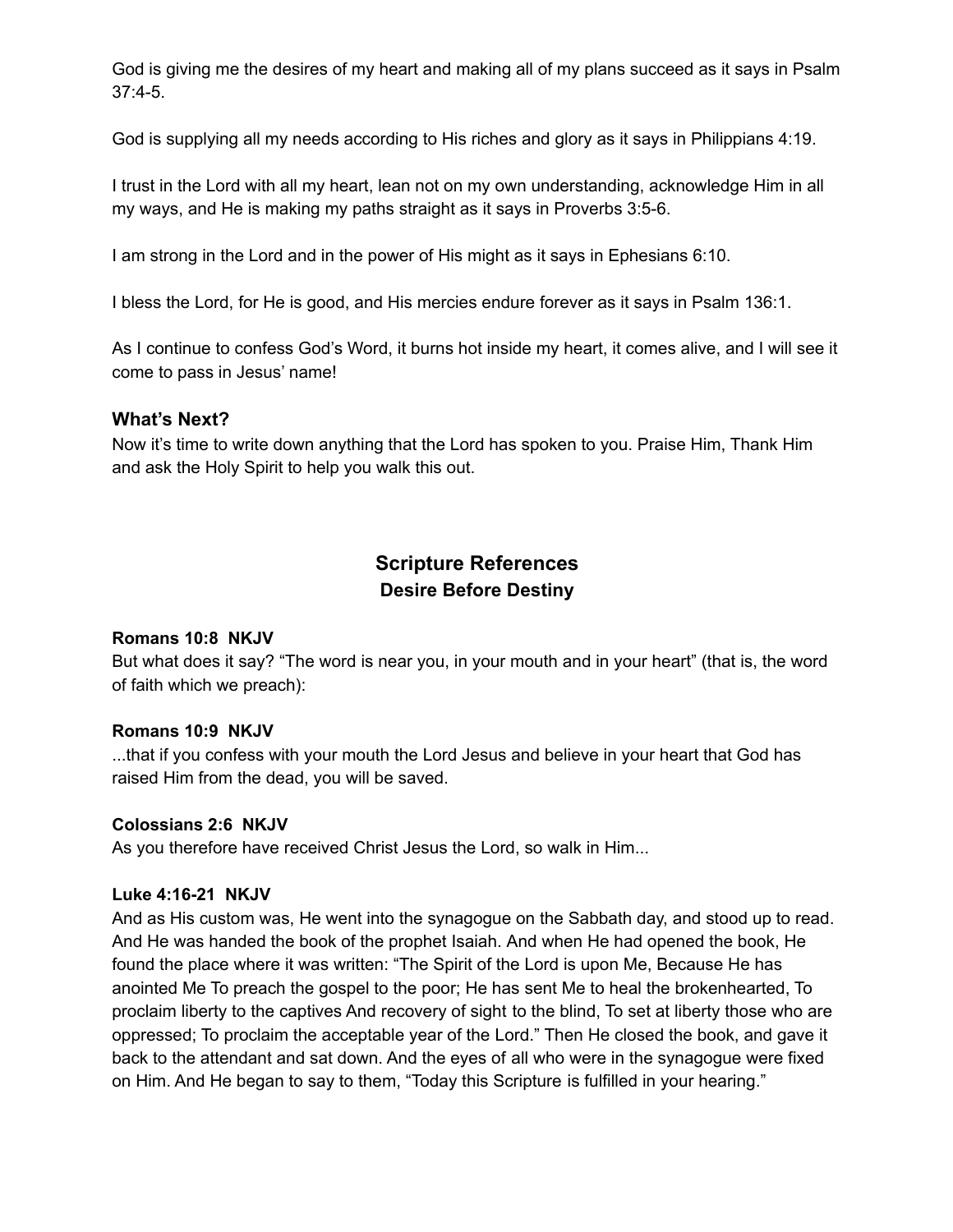#### **Hebrews 4:2 NKJV**

For indeed the gospel was preached to us as well as to them; but the word which they heard did not profit them, not being mixed with faith in those who heard it.

#### **Proverbs 4:22 NKJV**

For they are life to those who find them…

### **Psalm 39:3 NKJV**

My heart was hot within me; While I was musing, the fire burned. Then I spoke with my tongue…

#### **Ephesians 6:17 NKJV**

And take the helmet of salvation, and the sword of the Spirit, which is the word of God…

#### **2 Corinthians 1:20 NKJV**

For all the promises of God in Him are Yes, and in Him Amen, to the glory of God through us.

#### **2 Peter 1:4 NKJV**

...by which have been given to us exceedingly great and precious promises…

#### **Jeremiah 1:4-9 NKJV**

Then the word of the Lord came to me, saying: "Before I formed you in the womb I knew you; Before you were born I sanctified you; I ordained you a prophet to the nations." Then said I: "Ah, Lord God! Behold, I cannot speak, for I am a youth." But the Lord said to me: "Do not say, 'I am a youth,' For you shall go to all to whom I send you, And whatever I command you, you shall speak. Do not be afraid of their faces,For I am with you to deliver you," says the Lord. Then the Lord put forth His hand and touched my mouth, and the Lord said to me: "Behold, I have put My words in your mouth.

#### **Isaiah 57:19 NKJV**

"I create the fruit of the lips: Peace, peace to him who is far off and to him who is near," Says the Lord, "And I will heal him."

#### **Isaiah 59:21 NKJV**

"...My words which I have put in your mouth, shall not depart from your mouth, nor from the mouth of your descendants, nor from the mouth of your descendants' descendants," says the Lord, "from this time and forevermore."

#### **Isaiah 6:5 NKJV**

So I said: "Woe *is* me, for I am undone! Because I *am* a man of unclean lips, And I dwell in the midst of a people of unclean lips; For my eyes have seen the King, The Lord of hosts."

#### **Galatians 6:9 NKJV**

And let us not grow weary while doing good, for in due season we shall reap if we do not lose heart.